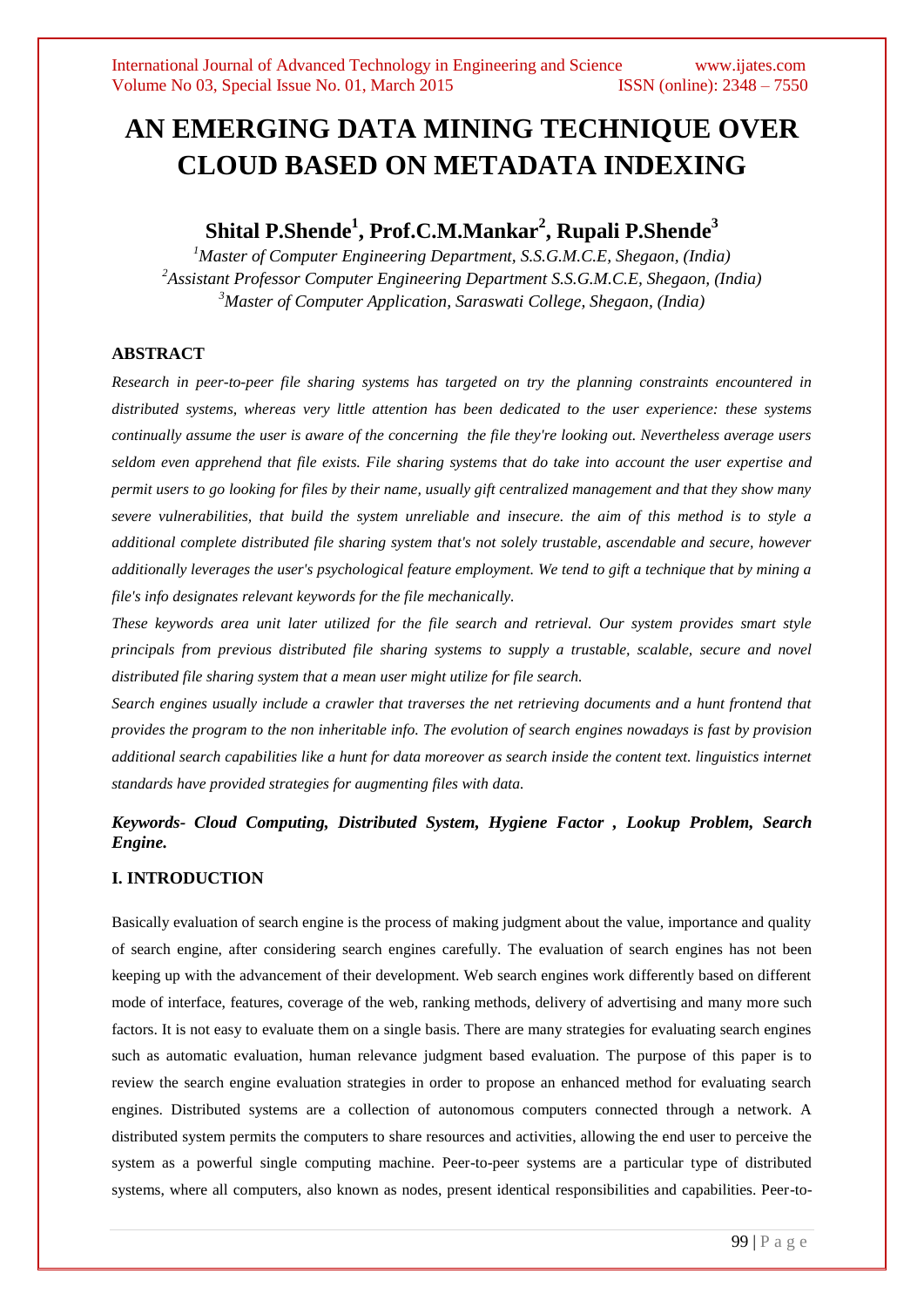peer systems have many advantages over traditional centralized systems: they present better availability, scalability, fault tolerance, lower maintenance costs as well as lower operation and deployment costs. The drawback of these systems is that they encounter several design challenges. For example the system must remain functional, despite the varying number of uncontrolled participating nodes. Furthermore the system must be decentralized and symmetric; load should also be balanced among all nodes. Additionally, despite the system's size, data search on peer-to-peer systems must be fast and robust (scalable).

A vast number of researchers have concentrated on solving the design challenges referred above. A problem that has been widely tackled is the lookup problem. The lookup problem assumes that a node A inserts a file x into the system and moments after, a node B seeks to retrieve the file x. Considering that the node A is no longer online, the lookup problem intends to find the location of a node that has a replica of the file x. Examples of novel architecture algorithms that were proposed to solve the lookup problem. Systems that also solved the lookup problem, Because of the characteristics of these systems, it is possible to utilize them as a base for developing more complex distributed systems. PAST is a large scale internet based global storage utility that provided scalability, high availability and security. With PAST users were capable of inserting files into the system and later retrieving them, or retrieving files that other users shared. It is important to note, that to accomplish this operation, the user needed to know the file's public key. PAST looked up files by utilizing Pastry. PAST made several improvements to file sharing but because PAST's lookups were based on the file's public key, the system doubtlessly encountered many usability problems. In specific, new users that were unaware of the existence of the public keys would be incapable of finding their file of interest. To overcome this problem, a centralized web server, that provided the public keys to the files the users were searching for, would be required. But adding a centralized web server to the system would increase the system's vulnerabilities to single points of failure. Additionally PAST did not handle all of the design issues encountered in peer-to-peer systems. Specifically it did not address load balance: PAST made no partition on the files that were inserted. Therefore if a large file was attempted to be added to the system, if it did not fit in one single node, the file would not be inserted, despite the fact that the system as a whole might present sufficient memory.

Another interesting large scale peer-to-peer storage system was Pond an implementation of Ocean Store. Pond presented several improvements and differences over PAST, the only problem was that Pond presented the same usability issue PAST encountered: the system required the user to know the public key of the file they were searching. A file sharing system, which did consider in more detail the user experience when sharing and seeking files is Bit torrent. Bit torrent is a file downloading protocol that together with sites, such as Piratebay.org, Lokotorrent.com and trackers servers provides probably the biggest distributed file-sharing system in the world Web pages supporting Bit torrent function by showing for each available file, its name, size, current numbers of downloader's and seeds, and the name of the person who uploaded the file. To download the file a user clicks on a link those points to a .torrent meta-data file. The .torrent metadata files are stored and distribute among .torrent file servers. This mechanism, permits users to search for files by simply inputting related keywords of the file name and querying a web server. Albeit Bit torrent presented a significant improvement on user experience in file sharing systems, Bit torrent is not a truly distributed system.

# **II. DEVELOPMENT MODELS OF CLOUD**

Cloud computing is the collection of virtualized and scalable resources, capable of hosting application and providing required services to the users with the "pay only for use" strategy where the users pay only for the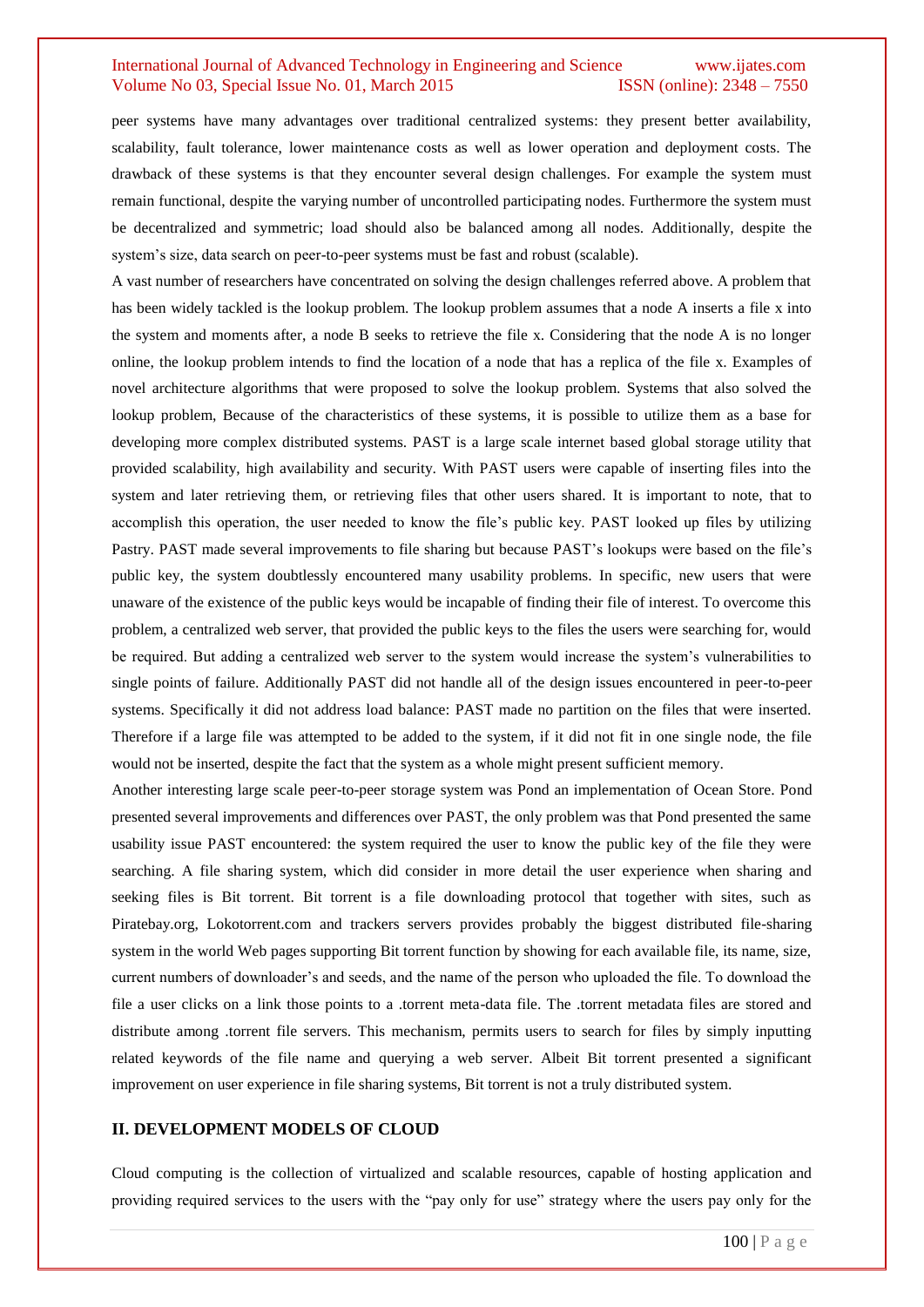number of service units they consume. It allows consumers and businesses to use applications without installation and access their personal files at any computer with internet Access. Cloud Computing has attracted the giant companies like Google, Microsoft, and Amazon and considered as a great influence in today's Information Technology industry.



#### **Fig.1 Types of Cloud**

#### **2.1 Public Cloud**

This infrastructure is available for public use alternatively for a large industry entity and is closely-held by an organization selling cloud services. A Public cloud is one based on the standard cloud computing model, in which a service provider makes resources, such as applications and storage, available to the general public over the Internet. Public cloud services may be free or offered on a pay-per-usage model.

#### **2.2 Private Cloud**

The private cloud infrastructure is operated for the exclusive use of an organization. The cloud may be managed by that organization or a third party. Private clouds may be either on- or off premises.

#### **2.3 Hybrid Cloud**

A hybrid cloud combines multiple clouds (private, community of public) where those clouds retain their incomparable identities, but are limit together as a unit. A hybrid cloud may pass standardized or ownership access to data and applications, as well as application portability.

#### **III. LITERATURE REVIEW**

Maninder et al.(2011) compared and evaluated Five search engines (Google, yahoo, bing, ask, AltaVista) on the basis of their search capabilities into two sections[5]. In the first section, features of five search engines are compared which are available to the user while searching the information. In second section, performance and capability is analyzed from the user's point of view. For this, they had taken a survey in which 263 participants participated and examined their interests in search engines. From this survey, they find out which search engine provides best utility and services to the user and most likely used by the people and they find out that users give highest rank to Google. Ya-Lan et al.(2007) proposed two major factors hygiene factor and motivation factor. Hygiene factors are those more fundamental requirements for a search engine and make users willing to use a search engine, and motivation factors are those more additional services of a search engine and make users willing to keep using the same search engine. The author had surveyed 758 people in Taiwan. The survey had three main components: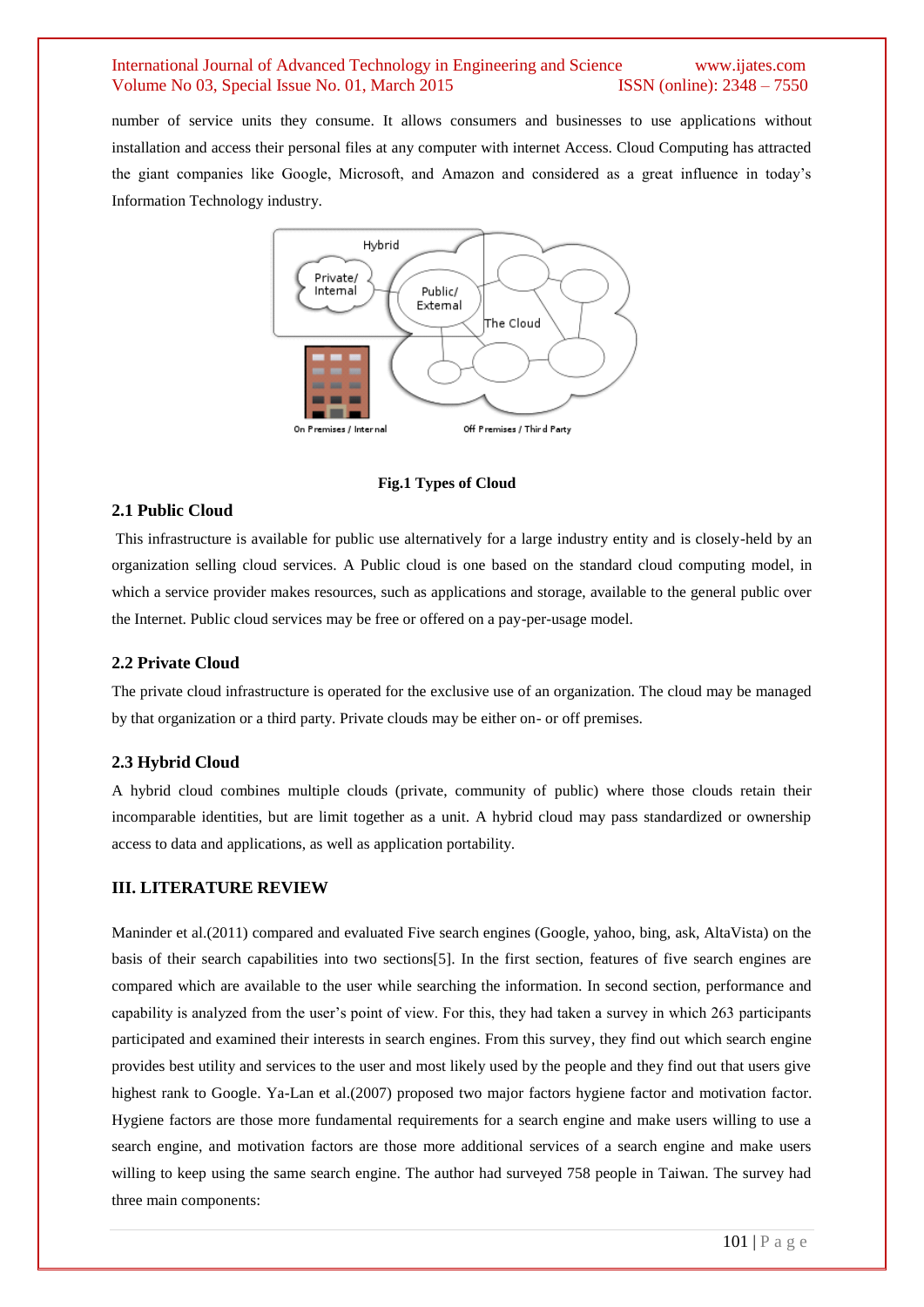1) Demographic questions, the results showed that the age of 95% of the respondent's centers on the range from 18 to 30, and most of the participants are students

2) Experiences of using computer, Internet, and search engine, the results showed that more than 75% of the participants have experiences of using computer and Internet for more than five years. More than 95% of them use computer and surf on the Internet everyday for at least one hour.

3) Perceptions of search engines, test the hygiene-motivation hypothesis of search engine proposed in this research paper. Maninder et al evaluated five search engines but based on limited user review. Whereas Ya-Lan et al have used different factors for user liking and behavior, the results are dependent of various previous studies and the factors ought to take a unidirectional approach[6].

Rashid et al.(2009) devised an automatic web search evaluation system based on rough set based rank aggregation technique. Basically , different ranking results obtained from different techniques are combined. Two phases are used, ranking rules learning phase and rank aggregation phase.Author used 15 queries in rank learning phase. The output of this phase is a set of ranking rules[9].

George et al. (2007) suggested a model to evaluate search engines on the click through data of past users. The model used two variables i.e. A(attractively) and C(consideration) to determine the probability of choosing a snippet out of the list of relevant pages through which he successes to a distance d ; after considering upto distance d-1 portions. The conclusion of evaluation shows that the distance model represents the data better than popularity model. The complete evaluation illustrates that the positional biasing of relevancy can be resolved by click through data. Here it may seem counter-intuitive to use this model to measure performance. This toy model is unable to represent clearly the user behavior but it can be further improved to implement click through data methods [8].

#### **IV. PROPOSED METHODOLOGY**

The General idea behind this Paper is to create a system through which we can access the files which are present at different location on the remote systems. We mainly focus on the LAN based systems. The data flow diagram for the systems is shown:

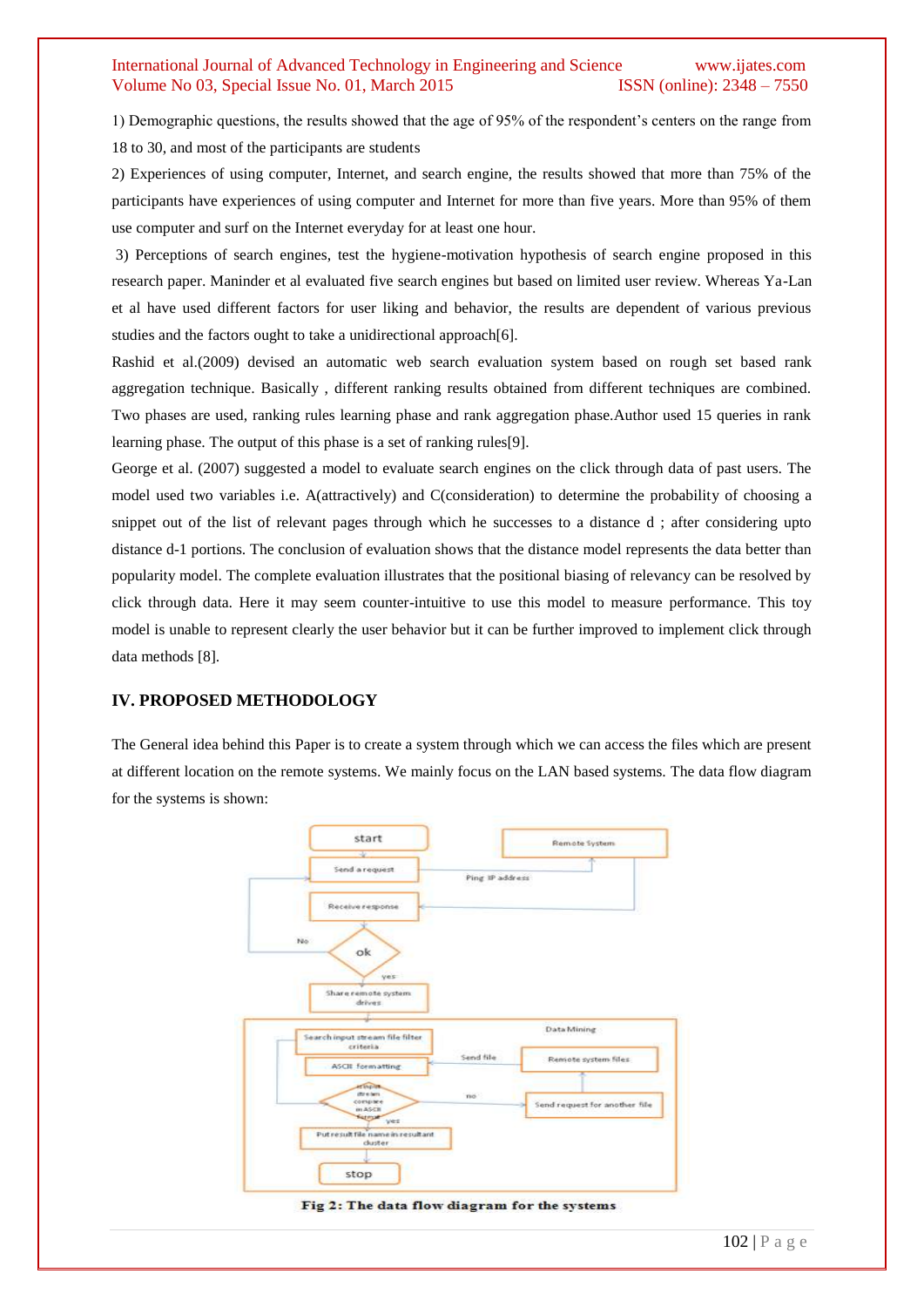The working can be done in following steps:

- 1. First we enter inside the systems using proper Username & Password.
- 2. After entering inside the system we first ping the IP address to the remote systems. This procedure is done with the help of sending request to the Remote Systems.
- 3. After sending request to the remote systems we are waiting for the response. If the response is valid we share the systems otherwise we retry by sending the request to the remote systems.
- 4. Once we share the systems it is easy to share the drives of the different systems.
- 5. After sharing all the drives we start to search the files.
- 6. For searching the files on the remote systems we are using the concept of Data mining.
- 7. First we have given the input string which is nothing but the file which we want to search.
- 8. Remote system sends the files in the ASCII format.
- 9. Once we get the files from the remote system in the ASCII format we check whether the given input string search contents are in ASCII format or not?
- 10. After getting the input search contents of file in ASCII format we put the collection of all the resultant files in the form of cluster.

# **V. CONCLUSION**

It has been shown that an LAN Based Search engine collecting full-text and metadata from homogeneously structured information sources can be successfully implemented by integrating a system through which we search the files from the remote systems easily. Content classification and metadata extraction have been shown as valuable methods for enhancing search results. The System architecture provides us the strategies to enhance the retrieving the information from the remote systems. This system makes an attempt to propose a solution to retrieve higher occurrence of the keywords/concepts, within the files that are present on the different systems. Using this system we reduces the effort made by the user, that is, without requiring manual refinement, Where the relation-based metadata, provides a relevance score for a web page into annotated result set on user query, and the page annotation, and also decreases the time complexity.

#### **REFERENCES**

- [1] Chuanping Hu, Zheng Xu, Yunhuai Liu, Lin Mei, Lan Chen, and Xiangfeng Luo,"Semantic Link Network based Model for Organizing Multimedia Big Data", IEEE Transactions on Emerging Topics in Computing(2014).
- [2] Luis M.Vaquero,Luis Rodero-Merino, Juan Caceres, Maik Lindner," A Break in the Clouds: Toward a Cloud Definition", ACM SIGCOMM Computer Communication Review, 2009, 39(1): 50-55
- [3] Abdur Chowdhury, Ian Soboroff, "Automatic Evaluation of World Wide Web Search Services",ACM,pp.421-422(2002)
- [4] Himanshu Sharma, Bernard J. Jansen, "Automated Evaluation of Search Engine Performance via Implicit User Feedback" The Pennsylvania State University, ACM pp. 649-650 (2005).
- [5] Maninder Kaur, Nitin Bhatia, Sawtantar Singh," Web Search Engines Evaluation Based on Features And End-User Experience", International Journal of Enterprise Computing and Business Systems,Vol. 1 issue 2(2011).